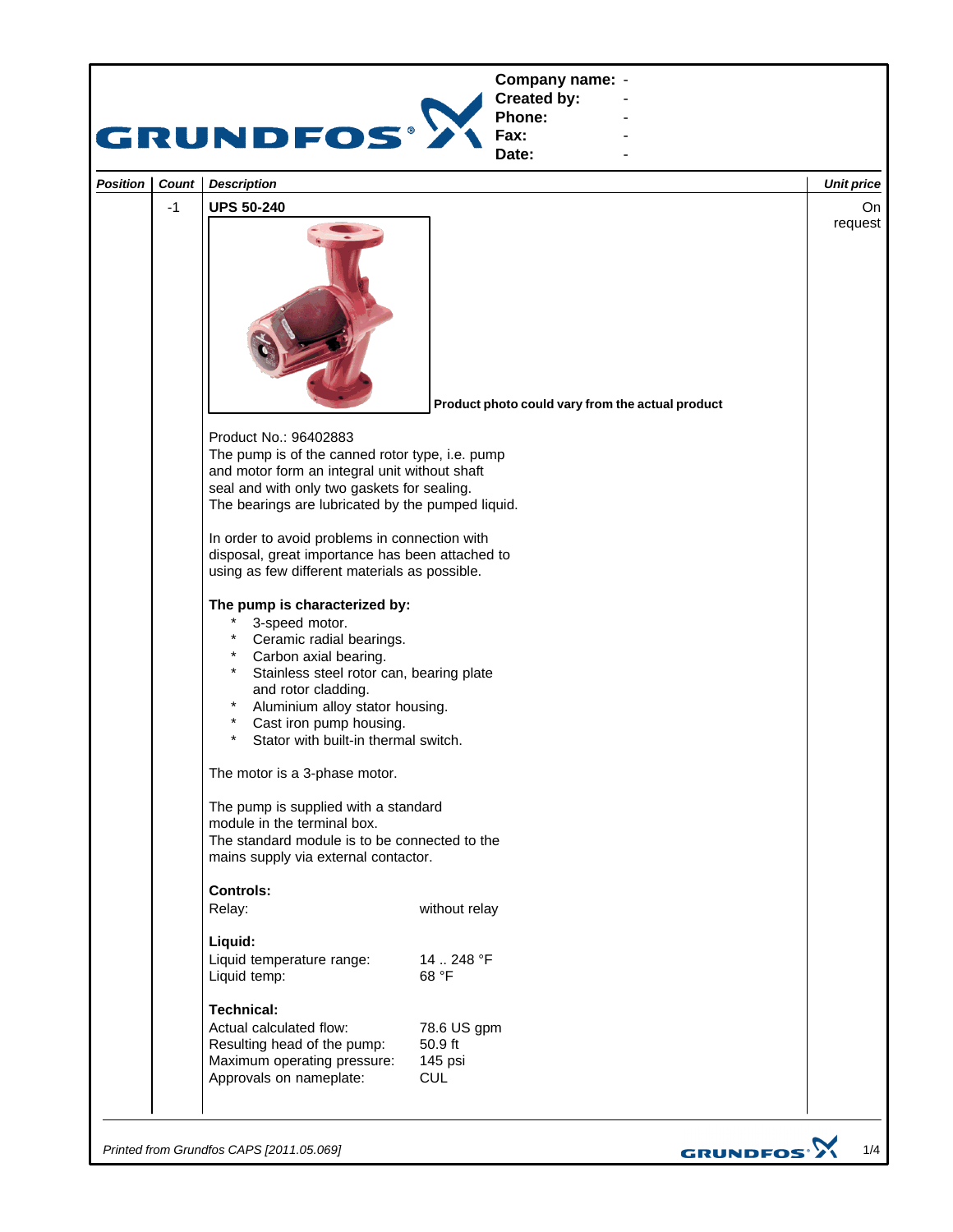## **Company name: -** Construction of the construction

![](_page_1_Picture_1.jpeg)

**Created by: Phone: Fax:**

**Date: -** Construction of the construction

**-** Andrew March 2014 **-** Andrew March 2014 **-** Andrew March 2014

| Position | Count | <b>Description</b>                                                                                                                                                                                                              |                                                                                                       | <b>Unit price</b> |
|----------|-------|---------------------------------------------------------------------------------------------------------------------------------------------------------------------------------------------------------------------------------|-------------------------------------------------------------------------------------------------------|-------------------|
|          |       | <b>Materials:</b>                                                                                                                                                                                                               |                                                                                                       |                   |
|          |       | Pump housing:<br>Impeller:                                                                                                                                                                                                      | Cast iron<br>EN-JL1040<br>ASTM 35 B - 40 B<br>Stainless steel<br>DIN W.-Nr. 1.4301<br><b>AISI 304</b> |                   |
|          |       | Installation:                                                                                                                                                                                                                   |                                                                                                       |                   |
|          |       | Range of ambient temperature:<br>Maximum operating pressure:<br>Flange standard:<br>Type of connection:<br>Pipe connection:<br>Pressure stage:<br>Port-to-port length:                                                          | 32104 °F<br>145 psi<br><b>USA</b><br>F<br>50<br>145 psi<br>14" mm                                     |                   |
|          |       | <b>Electrical data:</b>                                                                                                                                                                                                         |                                                                                                       |                   |
|          |       | Power input in speed 2:<br>Max. power input:<br>Main frequency:<br>Rated voltage:<br>Current in speed 2:<br>Current in speed 3:<br>Cos phi in speed 2:<br>Cos phi:<br>Enclosure class (IEC 34-5):<br>Insulation class (IEC 85): | 1300 W<br>1700 W<br>60 Hz<br>3 x 460 V<br>1.98 A<br>2.65 A<br>0,83<br>0,81<br>X4D<br>H                |                   |
|          |       | Others:                                                                                                                                                                                                                         |                                                                                                       |                   |
|          |       | Net weight:<br>Gross weight:<br>Shipping volume:                                                                                                                                                                                | 62.2 lb<br>72.8 lb<br>$3.46$ ft <sup>3</sup>                                                          |                   |
|          |       |                                                                                                                                                                                                                                 |                                                                                                       |                   |
|          |       |                                                                                                                                                                                                                                 |                                                                                                       |                   |
|          |       |                                                                                                                                                                                                                                 |                                                                                                       |                   |
|          |       |                                                                                                                                                                                                                                 |                                                                                                       |                   |
|          |       |                                                                                                                                                                                                                                 |                                                                                                       |                   |
|          |       |                                                                                                                                                                                                                                 |                                                                                                       |                   |

![](_page_1_Picture_6.jpeg)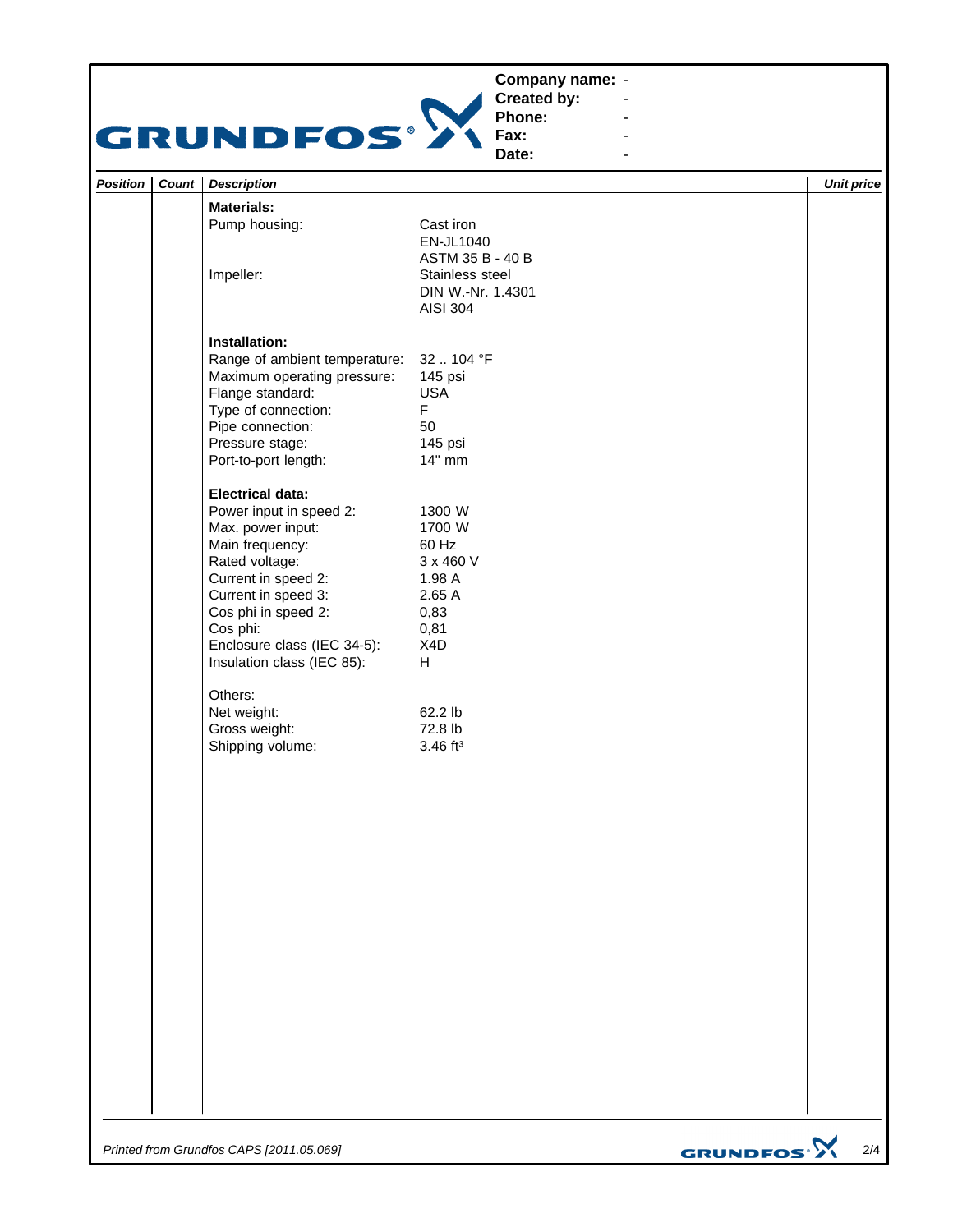![](_page_2_Figure_0.jpeg)